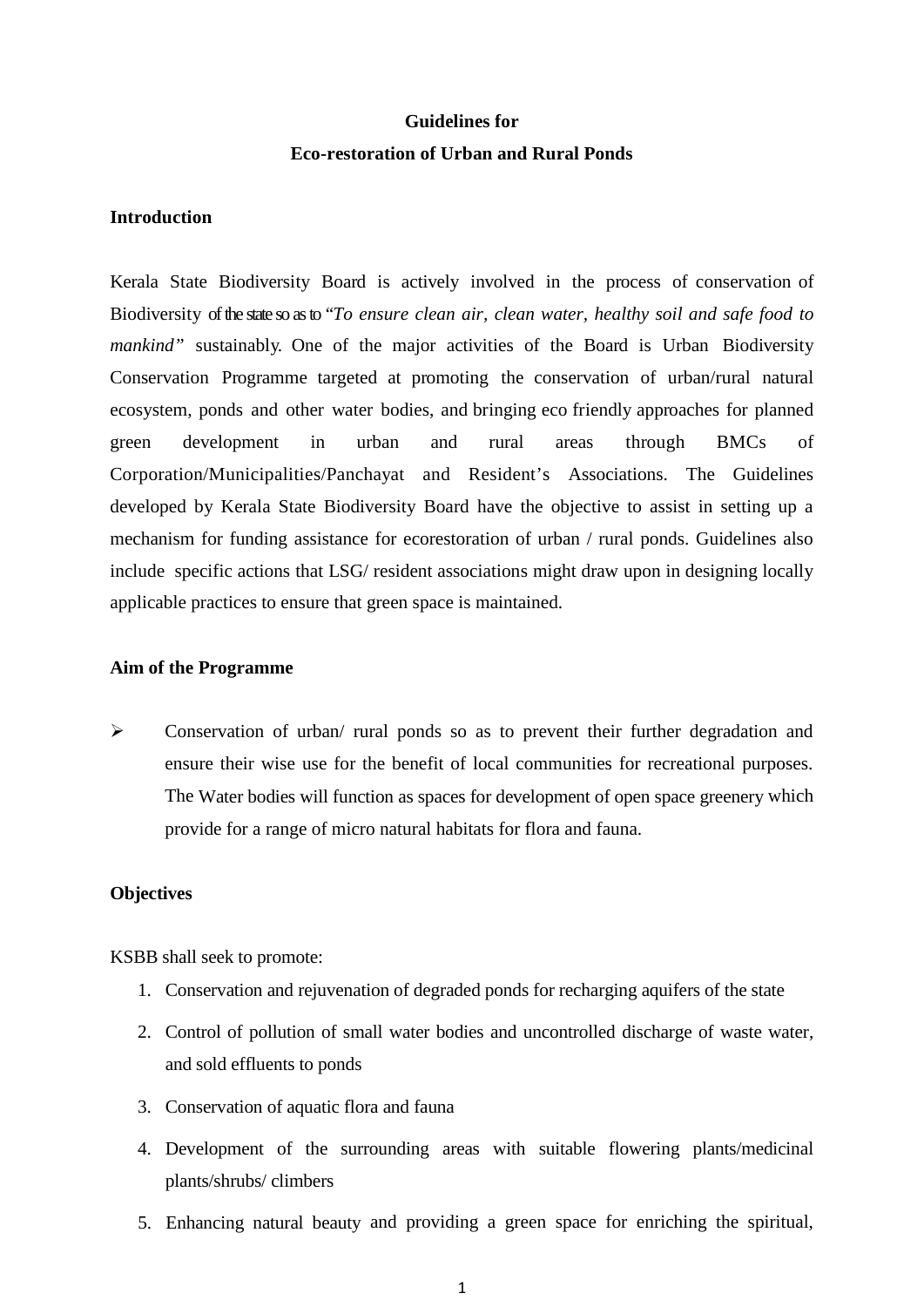aesthetic and social life of dwellers

## **Process for identification ofurban / ruralponds**

Applicationsinvited through advertisement in the website orthrough press

#### **Eligibility for the scheme:**

- $\triangleright$  Any pond which needs restoration which is located in a public domain.
- The representatives of the Residents Association/ Peoples representatives/NGO/ Organizations/Institutions can submit formal request in the format attached.

#### **Priority pond selection criteria**

- 1) Highly degraded and cannot be used because of domestic and other pollution
- 2) The pond was an important source of drinking water/ domestic use but is no longer usable due to pollution and not meeting the desired water quality
- 3) The pond was rich in biodiversity but now degraded
- 4) Inappropriate land use leading to heavy soil erosion and deposition of sediments / solid wastes resulting in eutrophication
- 5) There is demand from the local stakeholders for its protection

#### **Scrutiny of proposals and approvals**

- $\triangleright$  Site inspection visit by experts and board officials.
- $\triangleright$  Based on the genuinity and merit of the proposals, selection is made by a committee consisting of the Chairman, Member Secretary, Principal Scientific Officer and Technical Experts.
- $\triangleright$  A formal discussion with the officials of the residents association & Peoples representatives to understand their commitment and capability to undertake the work.
- $\triangleright$  Preparation of the estimate after consultation with experts followed by the official approval by the Board.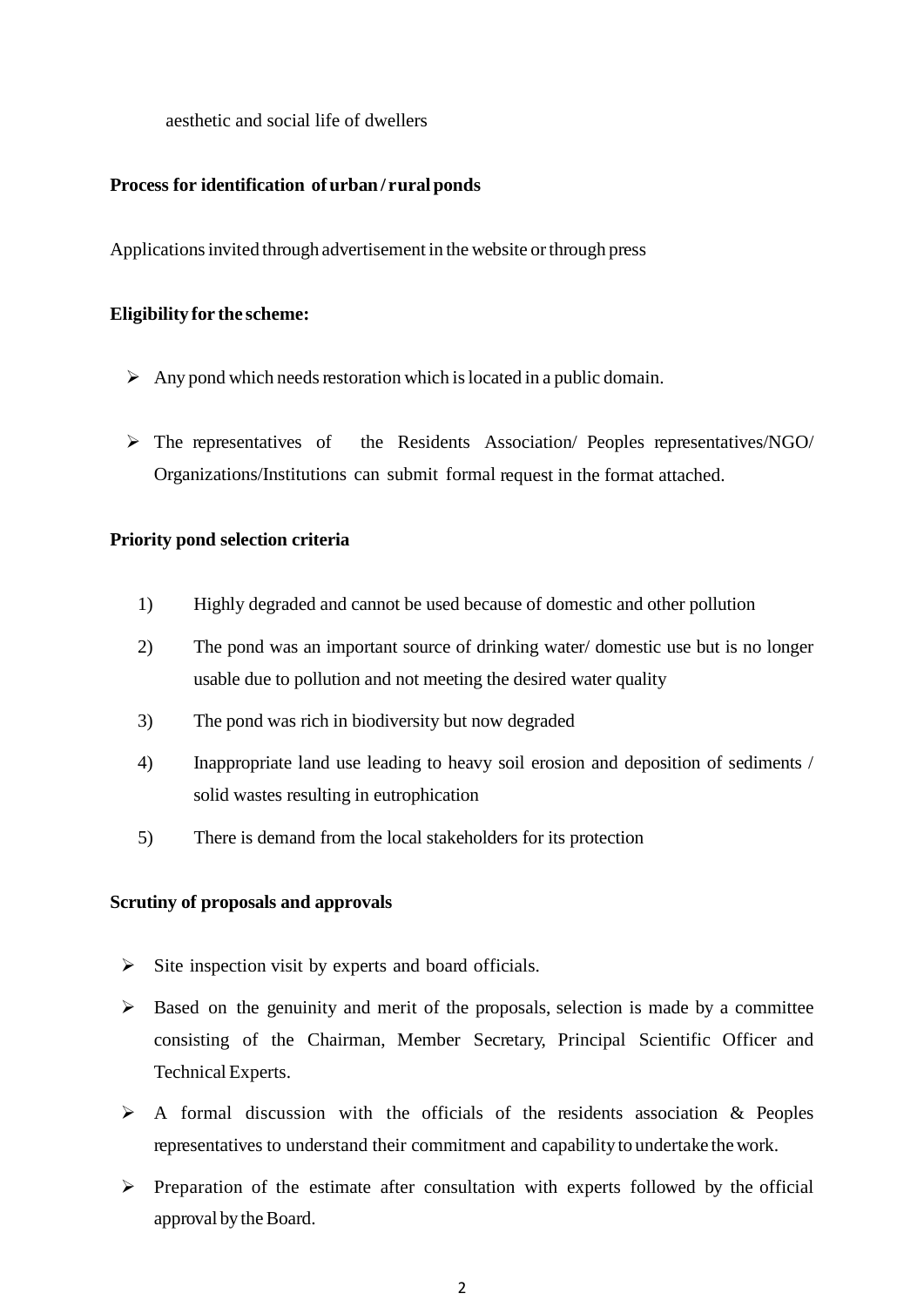- $\triangleright$  Technical advice will be provided by the KSBB
- $\triangleright$  Monitoring of the Project by BMC of the LSG.

### **Quantum of assistance**

The assistance will be limited to a maximum one time grant of Rs 3 Lakhs/ per pond

### **Agreement:**

 An agreement on a stamp paper with the Member Secretary, Kerala State Biodiversity Board, as the "first party" and the Secretary/President of the respective Residents Association/NGO/ Institutions asthe second party is to be signed on approval of the project.

### **Disbursement of funds:**

- Funds will be disbursed on signing of the agreement on stamp paper.
- The second party shall have a bank account opened (if not) in its name as soon as this agreement is signed and shall provide its Bank account numberto the first party.
- Out of the total sanctioned budget of the project, 80% will be released immediately to the respective Residents Association/Institutions/NGO.
- 10% of the project cost may be earmarked for periodical maintenance.

# **Execution of work:**

- $\bullet$  The implementation of the project is the sole responsibility of the R e s i d e n t s A s s o c i a t i o n / P e o p l e s r e p r e s e n t a t i v e s / N G O / Organizations/ Institutions with technical advice from the KSBB.
- Conservation of ponds, maintenance of cleanliness, conservation of flora and fauna of the area etc should be carried out by the concerned party.
- Display boards describing the conservation slogan must be placed in vicinity as prescribed by the KSBB.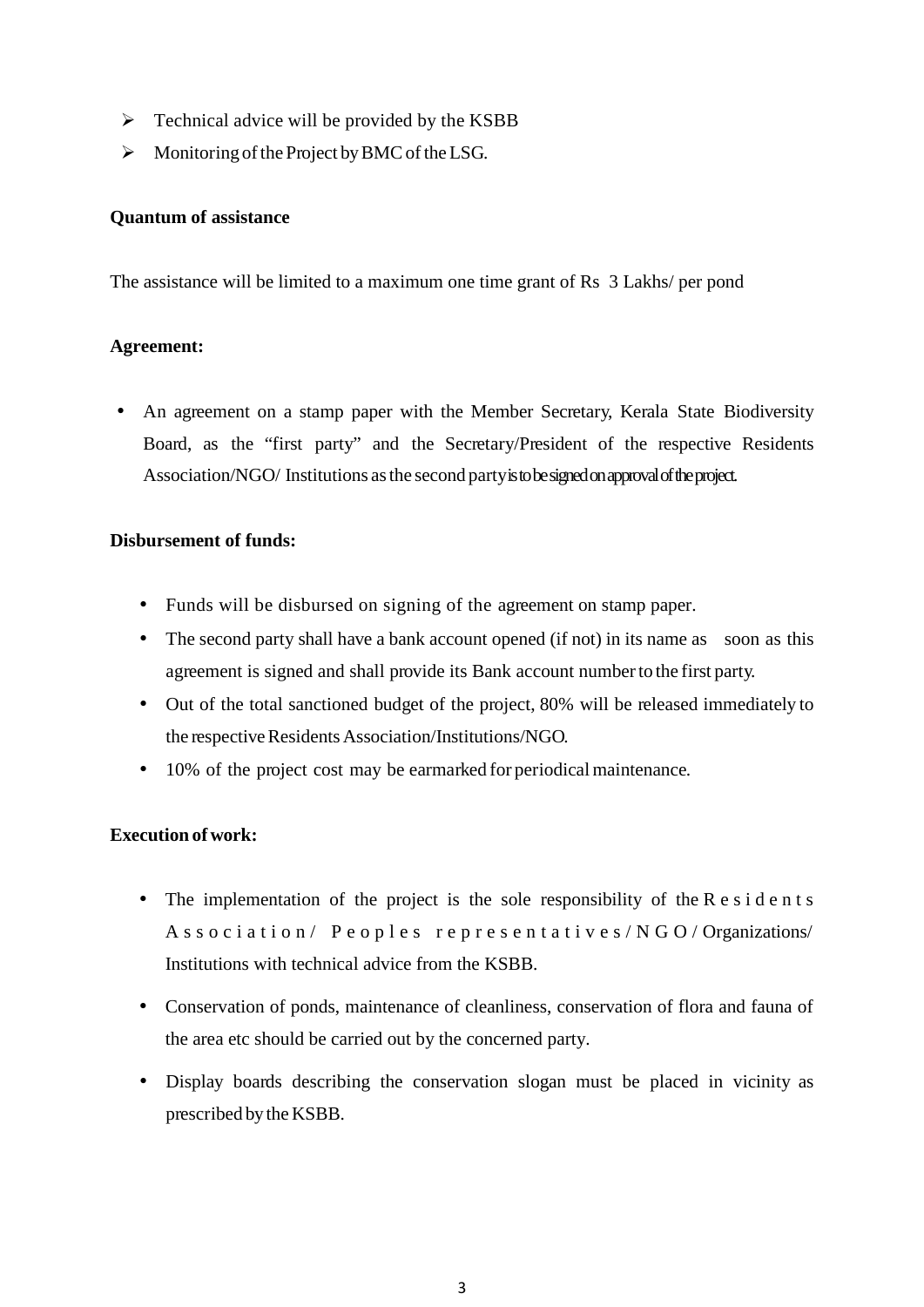## **Admissible Methodology of restorationwork:**

#### *a) Water management and pollution control*

- $\triangleright$  Cleaning of the pond Removal of plastic and other waste materials, draining out the polluted water, removal of clay and other weeds.
- $\triangleright$  Solid waste management can be considered as per the availability of space and resources.

### *b) Biodiversity conservation*

- Water Plants Based on the ecological conditions of the pond, controlled growth of different coloured Nymphaea and Nelumbium species can be promoted either in pots or in mud bottom.
- Fish Fingerlings Based on the ecological conditions of the pond, fingerlings of suitable native fishes can be introduced. Exotic fishes are highly restricted.
- Medicinal Plants If suitable land area is available, medicinal plants like Asoka, Neem, Tulsi, Adhatoda, *Vitex negundo* can be planted in the bank and surrounding area.
- Biodiversity enrichment in the area must be emphasized by introducing frogs, native fishes,plants etc.
- Beautification –Flowering plants to provide colour either in pots or on land can be planted according to the land availability.
- Sustainable residency Sustainability models for wind, solar and biogas plants can be implemented according to the availability of space and resources.

#### *Protection measures*

- Biofencing is recommended in the banks especially with Vetiver, Pandanus and other riparian vegetation.
- $\triangleright$  Biocontrol Invasive species can be controlled by biocontrol agents.
- $\triangleright$  Water weeds can be controlled using herbivorous fishes.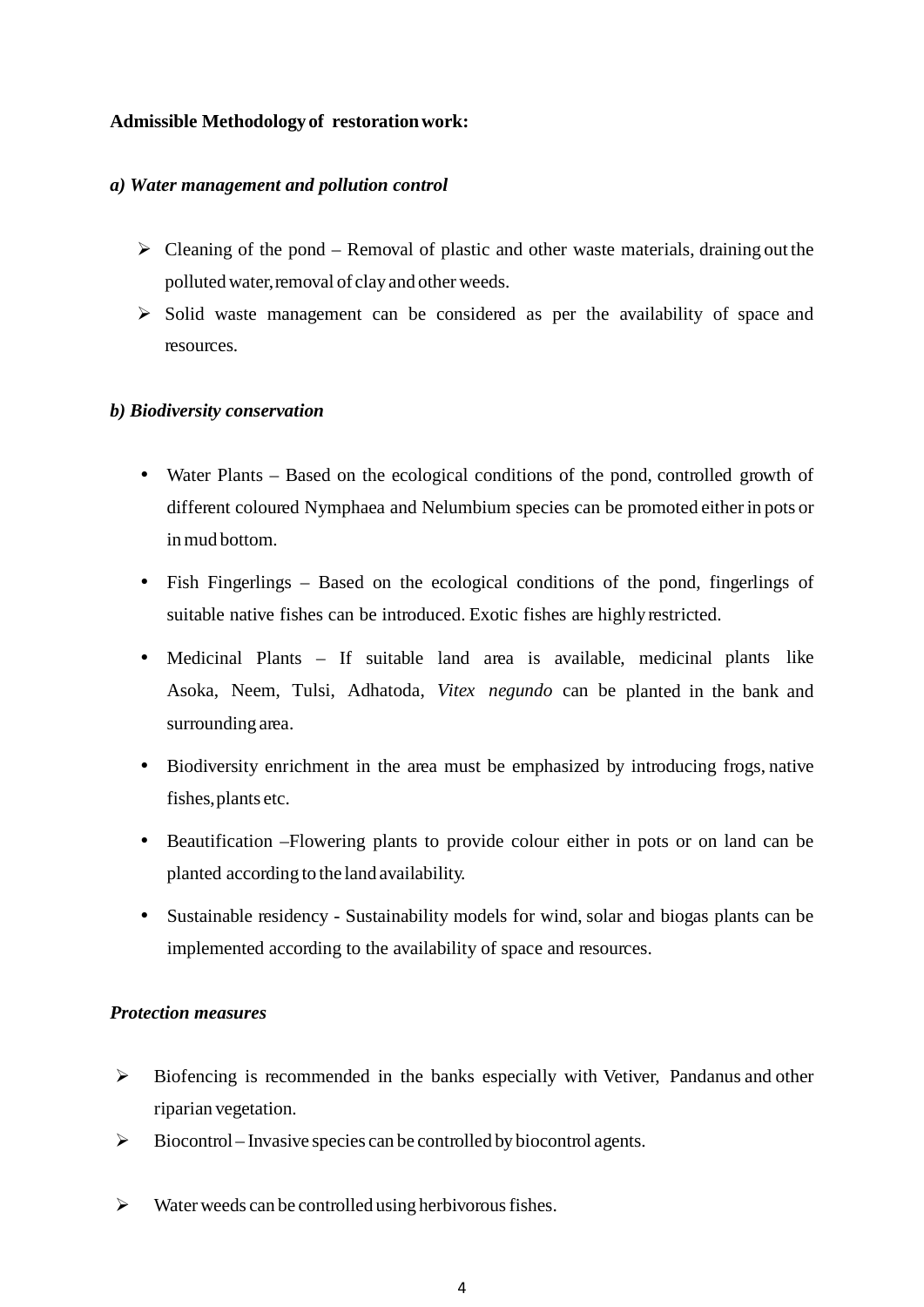# **Accounting procedure**

- The project has to be completed within the stipulated period of 45 days, failing which the whole amount with the penal interest has to be refunded to KSBB and the sole responsibility is vested with the President/Secretary of the respective Residents Association.
- On completion of the project, the expert committee will evaluate the project and issue the completion certificate.
- The President/Secretary of the respective Residents Association/ Peoples representatives/NGO/ Organizations/Institutions has to submit the completion certificate together with the audited Statement of Expenditure and Utilisation certificate to the KSBB, so as to release the balance amount and to settle the account.

# **Monitoring and evaluation of works:**

- The maintenance and periodical cleaning of the pond can be entrusted to the Residents Association/ Biodiversity Club/ Eco club/ National Green Corps of the nearby College/Schools.
- Monitoring of the Project will be done by BMC of the LSG.

# **Expected measureable outcomes from the funded projects:**

- Increased green space/ aquatic habitat
- Reduced damage from flooding during monsoon
- Increase water absorption through percolation
- Reduced water pollution
- Reduction in public health risks caused by polluted water
- Increased knowledge or awareness about water management